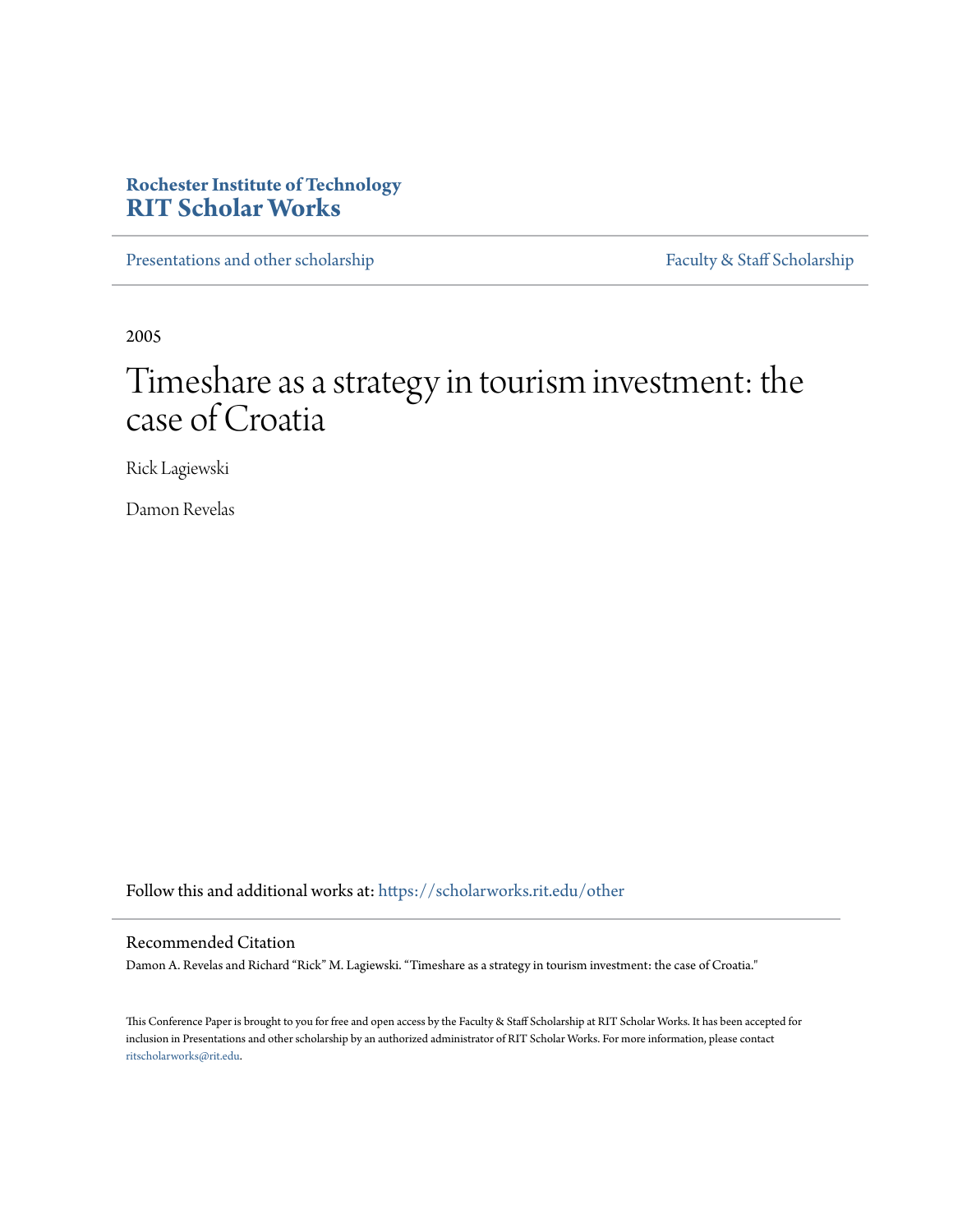#### **TIMESHARE AS A STRATEGY IN TOURISM INVESTMENT: THE CASE OF CROATIA**

Damon A. Revelas Roger A. Saunders School of Hotel & Restaurant Management Boston, Massachusetts

> Richard "Rick" M. Lagiewski Rochester Institute of Technology Rochester, New York

#### **ABSTRACT**

The purpose of this paper is to examine how timeshare strategy can assist tourism investment in the lodging sector within a transitional economy. Specifically, the study describes initial timeshare operations in Croatia, an example of a transitional country, steeped in tourism tradition. Moreover, the discussion identifies benefits and challenges to timeshare implementation for hotel companies, when applied to broader tertiary perspectives. By using the case study approach, a record of events that lead to establishing timeshare operations should serve as a collaborative example to other developers, investors, hotel companies and legal entities that may attempt similar projects in other transitional tourism countries.

**Key words:** Timeshare, transitional economy, tourism, hotel investment, and strategy

#### **INTRODUCTION**

The former Yugoslavia was a multi-ethnic state in southeast Europe divided administratively between six republics: Bosnia-Herzegovina, Croatia, Macedonia, Montenegro, Serbia, and Slovenia. Yugoslavia developed as a major destination for western tourists seeking sun, sand and sea tourism in the early 1960's. This development was a result of the federal government's choice to develop and market tourism on a model similar to the Western Europe and less on the level of tourism practices in the USSR and its satellite countries. Through the 60's and early 70's much of the tourist development occurring within the former Yugoslavia took place along the coastline. This coastline largely consisted of areas within the republic of Croatia. Croatia was the most successful earner of foreign currency through tourism for the former Yugoslavia. By the early and mid 1980's Croatia's coastline was one of the top destinations for Europeans on the same levels as sun, sand and sea destinations in Spain and Greece (Lagiewski & Revelas, 2004).

As tourism evolves in Croatia, many challenges still exist in a country that is struggling in the development of a more sophisticated tourism product. With foreign investment at a minimal level (Roundtable U.S. Embassy, 2004), new strategies and applications need to be conceptualized and implemented to assist in this process. The mixed-use development of hotels and timeshare properties as integrated leisure resorts is a global trend of today (Horwath Consulting Zagreb, 2004). These resorts offer to developers and operators possibilities to combine interests in ownership and management of hotels with interest in sales and management of other real estate, such as timeshare. The Case of Waterman Holiday Club, as the first timeshare project in Croatia, provides a valuable model in establishing timeshare operations in transitional economies, specifically Croatia, in assisting new investment into the lodging sector. A record of the events that lead to establishing timeshare operations should serve as a useful tool to other investors, hotel companies and legal entities that may attempt similar projects in Croatia and other transitional countries.

#### **METHODS**

The case study format was used in conducting analysis of the Waterman Holiday Club timeshare project. Interest in this case study is generated by the notion that as transitional tourism evolves; products and services grow with it. By researching such a ground-braking project for Croatia's tourism sector, implications may be drawn about future tourism development, sustainability and growth.

During the research the emphasis was placed on providing multiple sources of evidence in order to connect the gathered data to case study objectives. The company's documents, letters and e-mails were reviewed in order to obtain the data of the procedures to set up the timeshare operations in Croatia. Croatian legislation was researched, as well as the legal requirements Svpetrvs Hoteli needed to fulfill in order to obtain the license to market the timeshare apartments. Interval International, the timeshare exchange company that Svpetrvs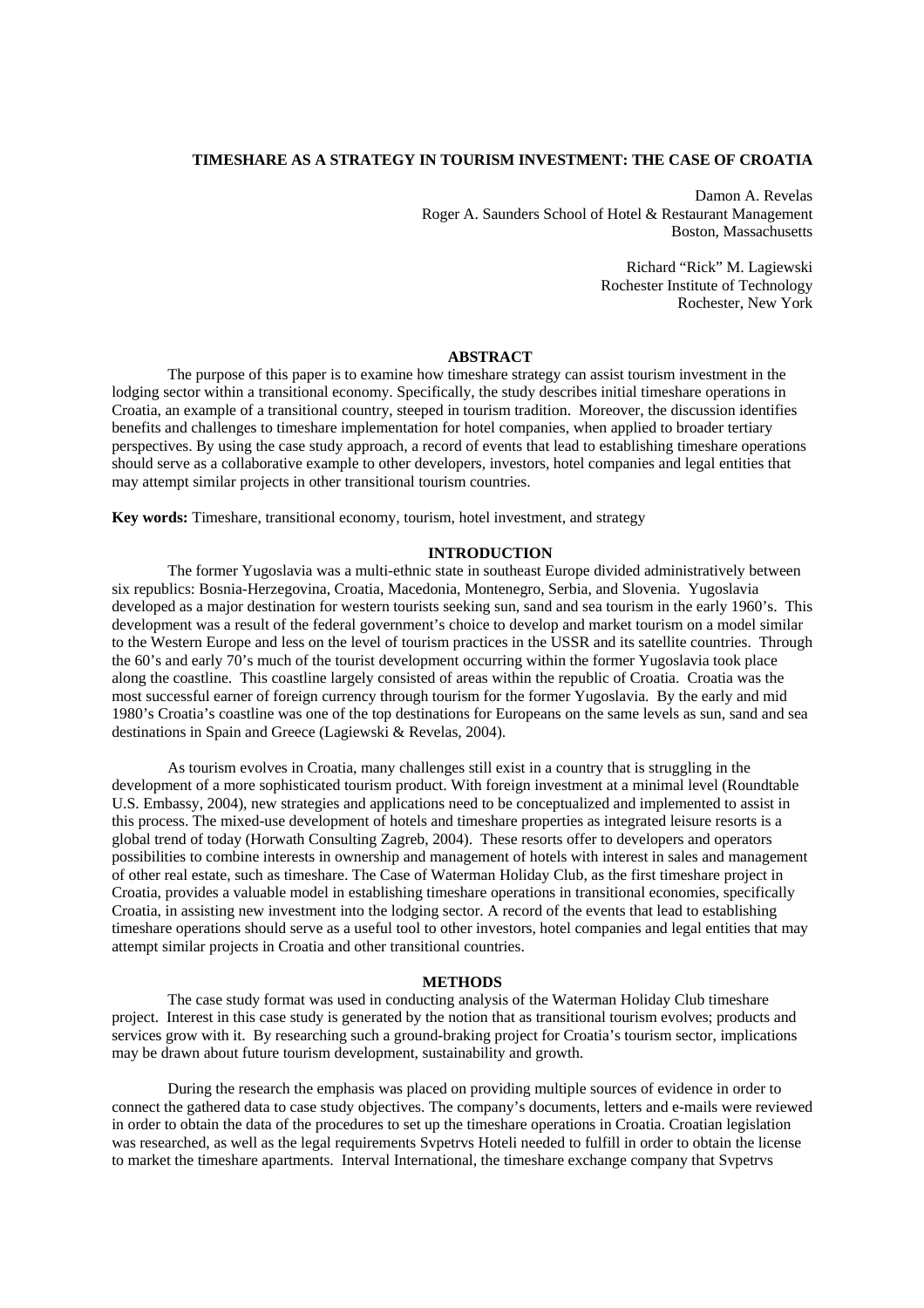Hoteli are affiliated with, was studied to obtain data on affiliation proceedings as well as to gain an increased understanding of the company policies and procedures.

For the successful completion of the case study it was necessary to conduct a series of interviews to supplement the primary data collection about timeshare development in Croatia. Interviews were conducted with the various parties involved in the entire project. The strategy was to conduct the interviews with Svpetrvs Hoteli management team, Owner of Svpetrvs Hoteli (Mr. Marion Duzich), Regional Director of Interval International for Eastern Europe (Mr. Joachim Mezger), the founder of Intergrupa as a trustee company (Mr. Mislav Laktic), the Svpetrvs hoteli marketer (Ms. Maja Dlaka), and the company Holiday Club Hungary (Mr. Denes Pieke), which sells timeshare apartments in Hungary and Slovakia. Moreover, interviews were conducted with Svpetrvs hoteli lawyer (Mr. Ivo Markusovic) and a former Croatian Minister of Tourism (anonymous) for further understanding. For the purpose of this paper, we will summarize the key points of discovery and inquiry through interviews, keeping proprietary information confidential.

#### **THE EVOLUTION OF TIMESHARE**

Timeshare is a concept born in Europe in the 1960's as a way of providing more options for holidaymakers. It is believed that Alexander Natte from Germany invented the timeshare concept and applied it to apartment developments in Spain and Italy (TRI Hospitality Consulting, 2001). During the same decade, a model more similar to the timeshare we know today was established in French Alps. In the 1970's the US state of Florida experienced sudden increase of timeshare properties, primarily as a new way of selling condominiums (TRI Hospitality Consulting, 2001). The first timeshare exchange companies appeared soon afterwards. The two biggest exchange companies RCI or Resort Condominiums International (2002) and; Interval International brought new excitement to the industry as timeshare owners could, for the first time, take part in an exchange system and trade their weeks to travel to various destinations within the group of resorts affiliated with timeshare exchange agencies (TRI Hospitality Consulting, 2001). With the entrance of familiar hospitality industry brand names, such as Marriott, Four Seasons, Hyatt, Disney, Ritz Carlton and others, the timeshare industry gained significantly and gained credibility (Hovey, 2002). The arrival of branded names showed improvement of legal practices, which consequently raised the industry's standards (Baumann, 1999). Prior, the industry used to be a target of scrupulous individuals who lured people into buying non-existing product lines (Perkins, 1998). Presently, there are 5300 timeshare resorts in approximately 90 countries, with global membership of approximately 6.2 million owners (Interval International, 2003). The American Resort Development Association (ARDA, 2003); and The Organization for Timeshare in Europe (OTE, 2003), states that volume of timeshare sales worldwide increased from 2.94 billion euros in 1990 to 7.82 billion euros in 2001.

Typically, the timeshare product can be classified into three groups regarding the times and type of usage. Also, the development of hybrid products of vacation ownership has appeared in recent years. First, the fixed week option permits usage of a particular apartment during a specific week annually. Second, the floating week option enables usage at different periods on an annual basis, within a specified period (6-12 weeks) during a particular season. Another possibility would be usage of a combination of desired fixed season, with the floating weeks, that are selected at a later date (Mill, 2001). Third, in a point based system, usage is granted based on points for the apartment and season of ownership; which can later be exchanged for points to design member vacation experience based on desired season, location and amenities. Marriott Vacation Club is as an example of point based system (Mill, 2001). Marriott's vacation club members can use accumulated points to exchange the accommodation inside of Marriott's 52 timeshare resorts, take a cruise line, buy airline ticket, or rent a car through Marriott's point exchange system. Moreover, they can exchange their points through Interval International that has some 1900 affiliated member resorts as a part of their network system (Marriott Vacation Club International, 2004). Lastly, the split week option enables usage for part of one week, divided usage at some other time. This option provides more flexibility for tourists who live close to the resort (TRI Hospitality Consulting, 2001).

One of the more recent options is bi-annual usage. The member can purchase the right to use the accommodation every other year for a specified period (TRI Hospitality Consulting, 2001). When choosing timeshare, it should be noted that owners typically favor systems where there is flexibility in the exchange process versus being committed to a specified time annually (Gee, 1998). However, such systems are more complex to establish and usually work well when company has a wide variety of accommodation to satisfy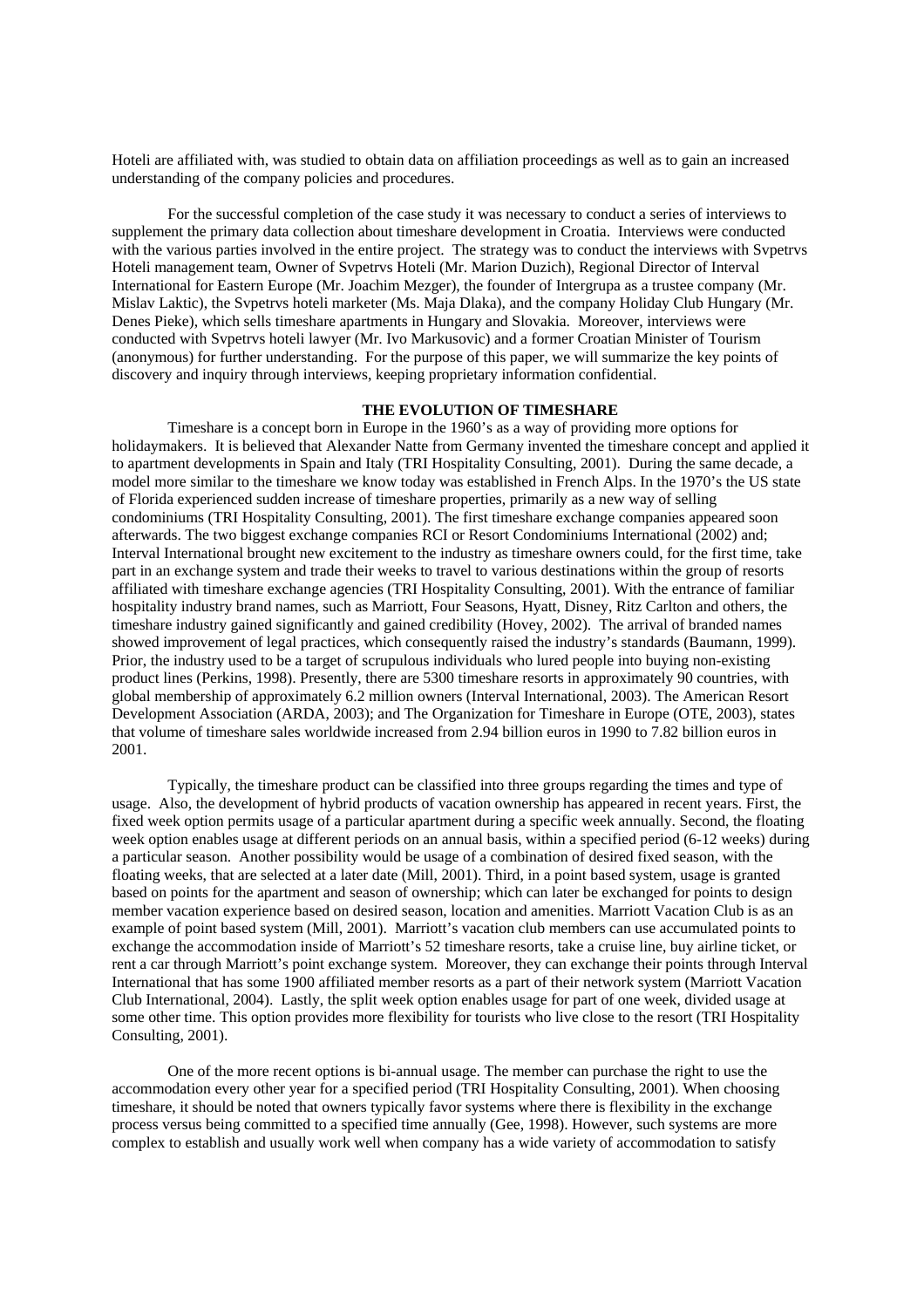diversity of customer needs (Mill, 2001). The owners, who are able to participate in such exchange, have repeatedly rated their timeshare experience more positively (Gee, 1998).

One of the many advantages of mixing timeshare product with the regular hotel operations is that the hotel guests are exposed to timeshare product and with that point in mind it becomes easier for the resort to conduct sales efforts (Mill, 2001). Also, the hotels may overcome the fluctuations in demand regarding seasonality of business and build a new strategy on attracting a market which can qualify as potential timeshare buyers, build customer's loyalty and establish a long term brand image, in addition to ensuring the flow of fresh capital obtained from timeshare sales (Mill, 2001). Drawing benefits from operational practices, where significant savings can be achieved, by combining the buying power of both types of products, increasing food and beverage sales or revenues from sport attractions, are all considered benefits of using the mixed approach (TRI Hospitality Consulting, 2001).

#### **THE CASE OF WATERMAN HOLIDAY CLUB**

In August 2003, the company Svpetrvs Hoteli d.d. located on the island of Brac, founded the first timeshare project in Croatia. The project is recognized as the Waterman Holiday Club. The timeshare product is established as a 30-year transferable right to use option for fixed week and fixed unit option (Vacation Industry Review, 2004). Waterman Holiday Club consists of 42 timeshare units, 15 studio, 17-1 bedroom, 8-2 bedroom, and 2-3 bedroom units and is a member of a larger portfolio called the Svpetrvs Hoteli Resort Complex. (See Figure 1).

### **Figure 1 Profile of Svpetrvs Hoteli Resort Complex**

- Waterman Holiday Club Timeshare Apartments four star accommodation units. Presently 42 apartments are part of timeshare operations.
- Hotel Kaktus with attached buildings, Olea and Salvia, combination of three and four star property. Hotel Kaktus has 94 units; Olea and Salvia have 55 units.
- All Inclusive Club Adria composed of two refurbished pavilions and hotel Adria. New Pavilions have four star quality rating and consists of 60 rooms and 12 suits. Hotel Adria is three star property of 48 rooms.
- Villa Marija refurbished four-star property, with 4 studio and 12 one-bedroom apartments.
- Meridian: a four-star suit hotel with 32 apartments.
- Palma complex provides two star accommodations and includes buildings Agava with 41 rooms and Pavilion III with 38 rooms.
- Villa Diana Apartments 78 apartments of two star quality
- Four (4) bungalows renovated to four-star quality.

Source: Svpetrvs Hoteli Facts

Amenities at the resorts include: two outdoor swimming pools, an indoor swimming pool at the hotel Kaktus, six tennis courts, volleyball court, archery field, bocce court, fitness centre, and wellness centers. Other features include a children's recreation area, highlighting animation for the resorts' guests, and a variety of water activities on the beach such as jet skiing, paragliding, and boating (M. Dlaka, April 29, 2004). The Svpetrvs Hoteli employs approximately 70 people on full time basis, while during the summer months as many as 200 seasonal workers are employed. The price of units range from €4000 to €18000 per week depending on the season, the size of the unit and the amenities included (Industry Review, 2004).

The first phase of the project included 29 apartments that were renovated to meet four star quality requirements of timeshare industry according to Interval International rating criteria; while another 13 apartments were added shortly thereafter. In view of the seasonal nature of Croatian tourism, the stakeholders thought timeshare was worth exploring in order to achieve greater product variation and an alternative means of bringing new investment into the lodging sector, while extending the season.

The idea about developing timeshare operations originated in the year 2000 when Svpetrvs hoteli complex was privatized and purchased by the company Waterman International, entrusted to CEO Mr. Marion Duzich. The newly developed timeshare apartments were originally part of Villa Diana complex, which had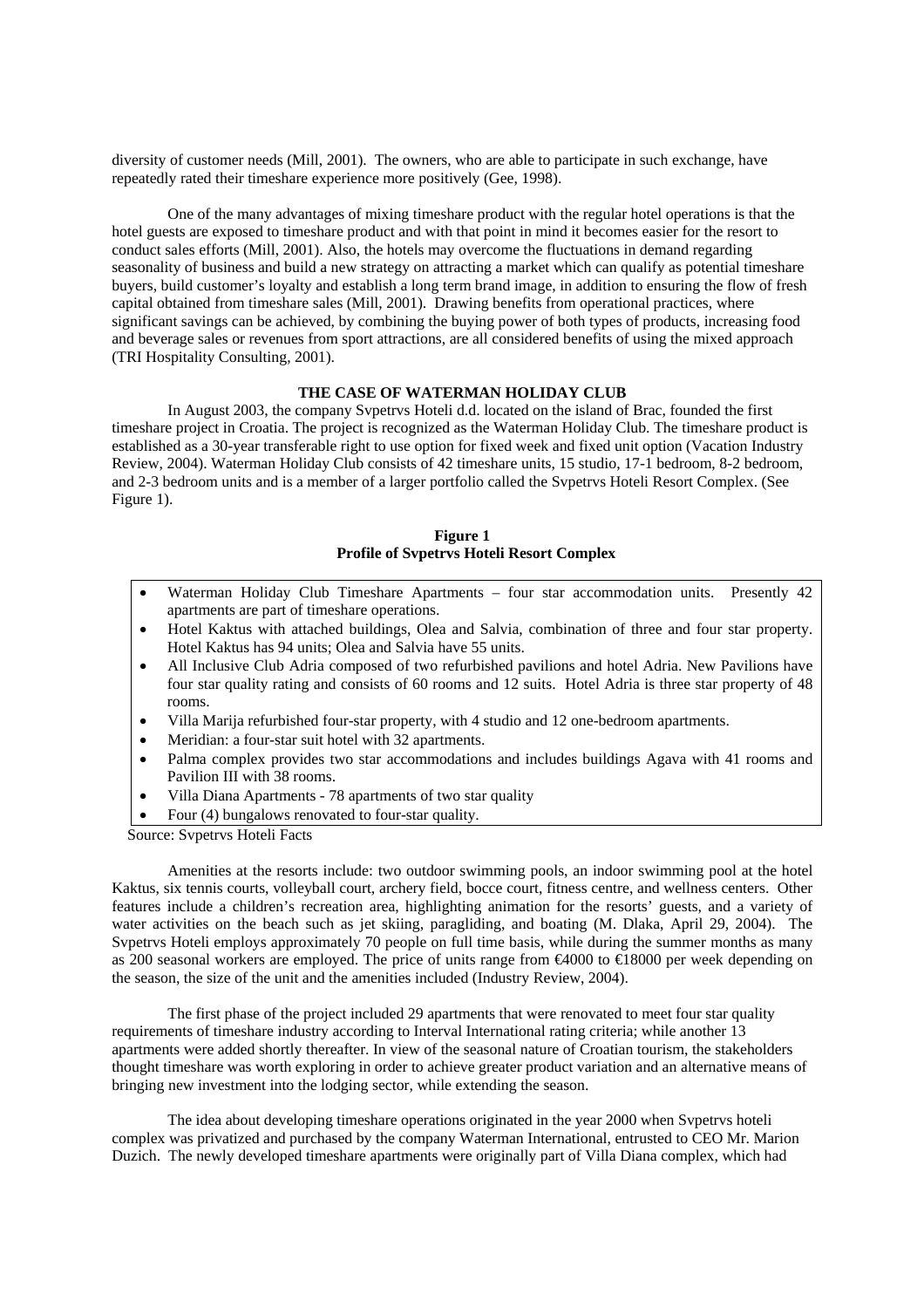113 apartments. Renovation of 29 apartments were complete in the spring 2003 and; by the end of the year, 13 new apartments were added to the project, totaling 42 apartment units.

It is estimated that the construction costs of the average apartment was approximately  $\in$  8000 per apartment unit. During the remodeling process new electrical installation were put in, new windows, plumbing system, air conditioning units, new furniture, kitchen facilities, bathroom fixtures and fittings. Certain rooms needed to be made bigger in order to fulfill Interval International unit size requirements, as well as, bathrooms needed to be added in order to ensure maximum privacy in some units (M. Duzich, April 24, 2004). According to Mr. Duzich, the company worked very closely with Interval International when setting up timeshare operations within the existing property facilities. Villa Diana complex has 120 apartment units and the conversion of units to timeshare will happen in multiple stages.

When Mr. Duzich became the major shareholder of the company it became obvious that the company was in a dire need of investments. The timeshare was seen as a good way of spreading the risk. Timeshare sales generate much of needed income in early stages and the availability of strong cash flow serves as an excellent way of making future investments into the resort complex. Moreover, benefits from combining hotel business and timeshare operations can be achieved (J. Mezger, April 23, 2004). Another reason was to provide a product that does not exist in Croatia and improves the resort quality. Timeshare guests are expected to become repeat visitors to a destination. Even when Waterman Holiday Club members exchange their weeks many international guests would come to the island of Brac through the exchange system, making the destination more international. When discussing about the parties that were the most influential for the successful completion of the project, the CEO stated that the entrepreneurial spirit of the owner Mr. Marion Duzich was crucial in the periods when many others in Croatia were dismissing timeshare product to be "too complicated, something that would never work in Croatia or telling that this is not the right business" (J. Mezger, April 23, 2004).

Mr. Duzich approached Interval International in the year 2000 and expressed desire to establish timeshare operations and requested the company's help with respect to that. Through the joint meetings several strategies were discusses particularly with respect to legal procedures and sales & marketing techniques used, as these were considered the most challenging to the entire operation. It was mutually decided that the product would be sold predominantly to the Eastern European market and from that aspect Interval International introduced the marketing company Holiday Club Hungary (HCH) to the developer. HCH has been successful in the Hungarian market and at the time were exploring opportunities in Croatia. HCH brought their experience and had an important consulting role in the process of establishing Waterman Holiday Club (J. Mezger, April 23, 2004).

 The role of Interval International was more of advisory in nature. During the period of 2 years and six months there were approximately ten meetings between Interval International and company representatives where Interval introduced the basics of timeshare to the developer. Duties and responsibilities of each party in the process were explained; the legal structure of the product and the marketing & sales company was introduced. Multiple international coordinates were presented, the background of the project, providing direction, and general business advice about operations. "In general, we transfer know-how and the experience to the developer˝, states Mr. Mezger.

The developer, exchange agency and marketer are all equally responsible for the completion of the project. The Exchange agency is important as they set up the standards and provide certain legal protection. Interval sets the rules so that the end user is protected in the situations such as bankruptcy, a change of ownership or if one of the parties abandons the project (M. Laktic, May 4, 2004). Mr. Pieke stated that everyone had its role, meaning that timeshare is market driven product and long term relationship between the marketer and the developer must exist. Cooperation is essential if the product is to be sold successfully. The benefit is that there is a mixture of American hospitality experience as an added bonus to operational success. Also, the local experts such as Mr. Markusovic as company's legal representative and Mr. Laktic as Trustee played an important role in fighting bureaucracy.

#### **CROATIAN TIMESHARE LAW**

In the early days, it was crucial to devise a system that would be acceptable under Croatian law (J. Mezger, April 23, 2004). The original legal documents drawn by Svpetrvs Hoteli and Laktic Law Office were designed so no specific timeshare laws were necessary to regulate operations. (E.g. various general businesses laws were used to create timeshare legal documents). The company's documents were written even before the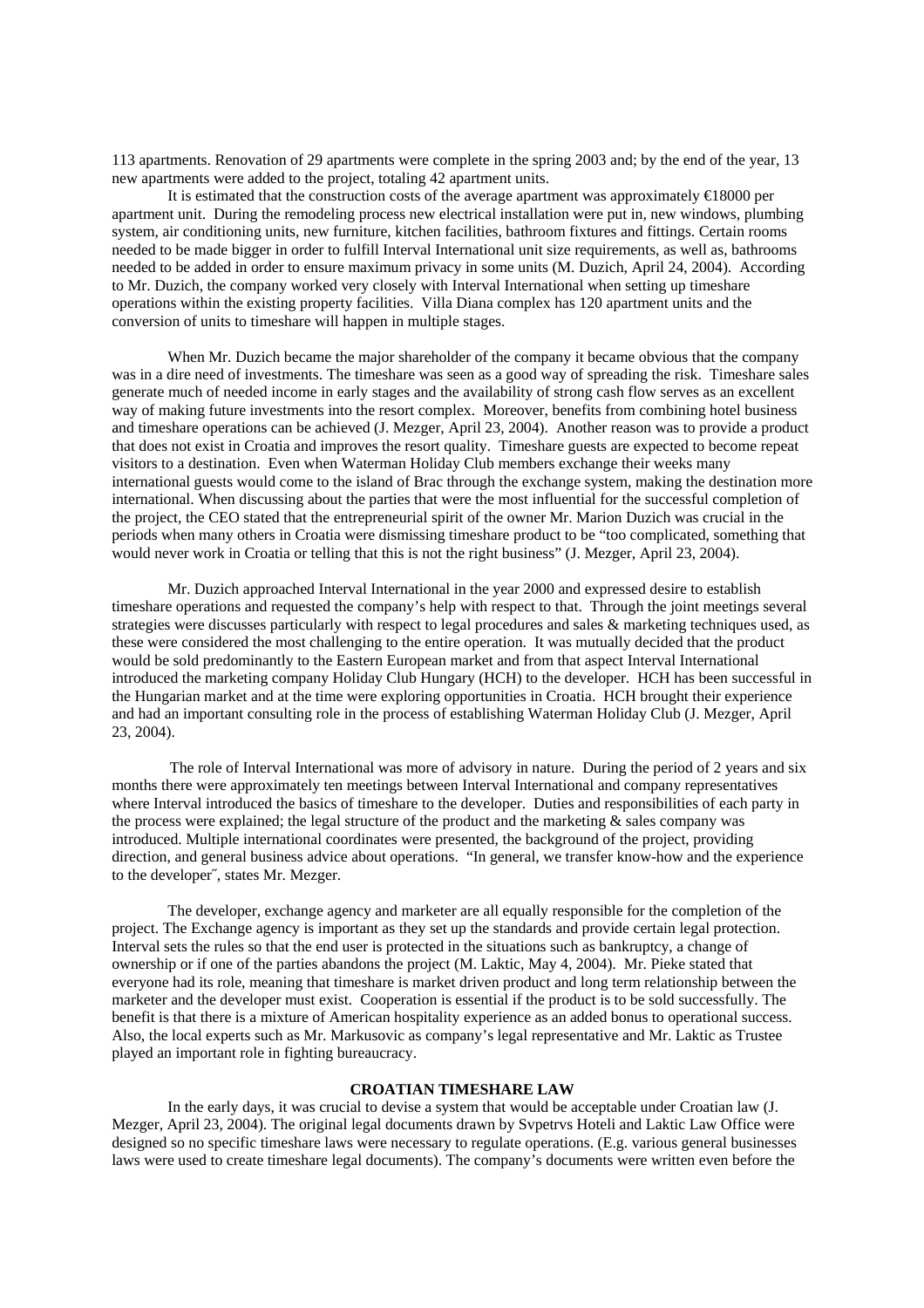section of timeshare act, under the Consumer Protection Law, was passed. As company contracts were written semi-simultaneously with Consumer Protection Law, anticipation in major components of Consumer Protection Law enabled the company to properly fabricate internal documents complying with new timeshare regulation.

Svpetrvs Hoteli has primary legal responsibility toward the various stakeholders. In the case of Waterman Holiday Club, transfer of ownership is not possible under Croatian law, as foreign citizens are not permitted to own real estate. However, legal documents were designed to allow long-term lease of property as stated in the contract. In this case there is no ownership over the property just the lease agreement between the parties (M. Laktic, May 4, 2004). Mr. Mezger stated that Croatian timeshare law has not been finalized yet but it is expected to be in line with 1994 European Union (EU) directive and similar to the laws of countries such as Austria and Germany. In his opinion, this is one of the laws that will need to be passed as a requirement for Croatia to join the EU.

 Croatian government was involved in the early stages of the entire project and Svpetrvs Hoteli, Holiday Club Hungary and Interval International petitioned for a law that will protect the customer but still be flexible for industry development (J. Mezger, April 23, 2004). Both Hungarian and Slovakian timeshare law are based on EU laws. Hungarian laws provide a 15-year grace period; so all contracts can be reviewed by government officials (D.Pieke, April 25, 2004). A grace period is required to be part of the general contract by EU legislative system because of the negative sales techniques, where fraudulent individuals were selling units that never existed, causing much negative publicity for the industry. This is important because EU timeshare regulation in 1994 positively impacted the industry reputation. Moreover, the entrance of legitimate brand names aided in a positive industry image. Additionally, the Organization for Timeshare in Europe is working diligently on European industry code of ethics as a self-regulation tool (D. Pieke, April 25, 2004). Mr. Pieke stated he was accepted in April 2004 as a board member of the Organization for Timeshare in Europe (OTE). An OTE code of ethics will be presented to EU commission in Brussels and if new directives are accepted, any court case involving timeshare practice would have a model of comparing legal and illegal practice.

#### **BENEFITS OF TIMESHARE**

Expected benefits for Svpetrvs Hoteli's timeshare operations could be similar to those observed at other resorts. Timeshare operations typically have higher occupancy rates because timeshare guests regularly take holiday at the resort. Satisfaction rates with the product are high as timeshare image is built on a higher quality of accommodation. Due to the steady flow of arrivals and longer stay of timeshare guests, the resort is able to achieve higher profits. If guests are satisfied with the product services they become loyal guests. Often, timeshare guests have more disposable income to spend on site, which to the developer, means an expedient return on investment. Additionally, with payments of guest maintenance fees, financing and upgrade renovation to property becomes efficient. (J. Mezger, April 23, 2004).

Being the first in the market brings more responsibility and pressure to succeed. However, the success of this project will bring other developers to the timeshare market. The potential of the market is large and competition is healthy. The most important aim is to provide an excellent and safe timeshare product that the guest will appreciate (J. Mezger, April 23, 2004). Also, being a leader in the market is always crucial; there is no competition, meaning no comparisons are possible with other resorts (D. Pieke, April 25, 2004).

According to Mr. Laktic, the main motive for founding timeshare operations was to capitalize on the potential of Svpetrvs Hoteli resort complex. This would not be possible if the company continued to operate according to past principles; working for 5 months during the summer. The original Villa Diana apartments were built in the 1980's and were never used more than 4-5 months in a year, similar to other resort's properties (M. Duzich, April 24, 2004). The main objectives were to extend the season and raise the profits. Moreover, most timeshare revenue is obtained in the early stages of development (M. Laktic, May 04, 2004).

Mr. Mezger predicts timeshare will become an important part of every major hotel corporation; and many resorts will incorporate this product into their portfolio of services. He restates the timeshare advantages: brisk return on investment (usually in the period of 2-3 years); long-term customer base, continuous upgrade process where the customers are exchanging apartments, increasing profit; and resorts extending the tourist season as timeshare apartments are being sold yearly. Typically the guest is a responsible owner of the space and has a vested interest in usage; therefore, less maintenance of the amenities is required (D. Pieke, April 25, 2004). Also, because of the process of leveraging cash flow between increased revenue of operations and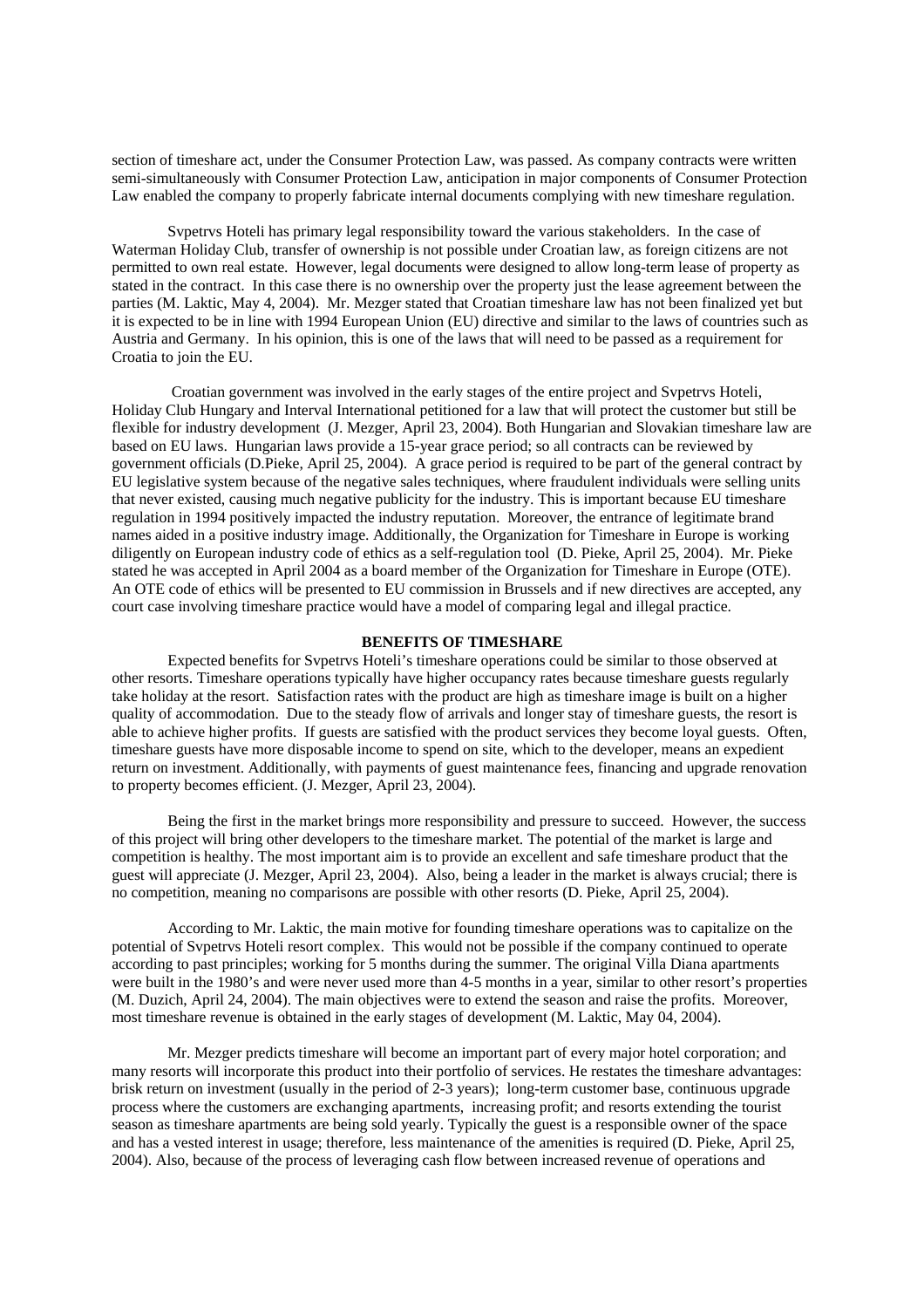investment capital from multiple stakeholders, hotel companies in transitional economies can bring their out-ofdate facilities up to international standards expediently and more efficiently.

Additionally, guests have greater spending power, as expectations for a more sophisticated international guest holidaying in Croatia are evident. As timeshare increases in popularity, word of mouth will create additional sales opportunities for the company. Croatia is a still a relatively new and exciting market, with most destinations not being overcrowded and nature remains unspoiled (Pieke, April 25, 2004). Croatia is an ideal drive-to destination situated in the center of Europe, particularly good for Hungarians because of location and its traditional popularity (D. Pieke, April 25, 2004).

With the timeshare strategy increasing employment opportunity, the extension of the season should be realized, with the hotel company obtaining additional income. When speaking about Croatia as a good timeshare destination, the country has experienced increase in tourism activity in the last few years and that there is a high demand in Central Europe for owning a second home in Croatia. Timeshare can be viewed as a natural extension and additional offering to tourists holidaying in Croatia because of improvements in the country's infrastructure. Additionally, Croatia is a drive-to destination for most Europeans, is perceived as safe and relatively inexpensive, which are all beneficial to timeshare development (J. Mezger, April 23, 2004). Mix use resorts have the greater traffic of regular guests and consequently have the greater opportunity for selling timeshare units to these guests (D.Pieke, April 25, 2004). Various benefits of combining timeshare business with the hotel operations can be achieved, particularly with respect to the marketing approach used. For example, the available hotel capacity can be used to attract mini vacationers to come to the resorts and become familiar with timeshare by attending presentations on site (J. Mezger, April 23, 2004).

#### **CHALLENGES IN TIMESHARE**

One of the biggest challenges, which continuously appeared in our response data, was the difficulty in obtaining land registry documentation. The issue was that some of the apartments that are part of timeshare Created by MARINA operations were not registered in the land registry books even though they were built 20 years before (I. Markusovic, April 29, 2004). The Croatian government has responded to such illegal activity by demolishing, both residential and commercial buildings along the coast.

Other major obstacles to founding timeshare operations were bureaucracy, in policy and procedure; and reluctance of some institutions to accept a new development approach. Many banks and potential lenders were not familiar with the concept and did not understand the economic benefits, which made it difficult to obtain financing to refurbish original apartment units. Another challenge was the lack of knowledge, and experience by Croatian managers in timeshare operations. Due to the complexity of the legal procedures and specialized way of selling the product, training and education takes a significant amount of time for resorts to perfect (J. Mezger, April 23, 2004). Timeshare is particularly complex in the areas of legal issues and require specialized knowledge with regard to marketing and sales techniques. It became evident that knowledge with respect to timeshare practices and effective management operations did not exist in Croatia.

Additionally, when the legal structure was developed, no similar regulation existed for timeshare operations. Because of this, all policy and procedure had to be designed and implemented from inception, even though a section of consumer protection laws partially regulated the timeshare product. Interval International provided guidelines about protecting the final user for fear that the company goes bankrupt or in case the company's ownership structure changes. The legal structure was designed if a company changed ownership; the rights of timeshare owners are still effective (M. Laktic, May 4, 2004).

The role of Privredna Bank Zagreb was to release the mortgage on the timeshare units, as this was one of the requirements of Interval International. The bank eventually accepted such action but requested that a portion of revenues achieved by sales serve as a guarantee for the return of the company's bank loan. Mr. Mezger believes that the timeshare industry needs both legal framework and self-regulation. The most important factor is to find certain balance between the various interests. In overly regulated market the industry cannot prosper. On the other hand, if the regulation is not rigorous enough the situation similar to those timeshare industry experienced in past can happen (J. Mezger, April 23, 2004). Moreover, from respondent data, it seems that difficulty in financing to initiate timeshare proceedings is not only problematic for Croatia, but also in other European countries. Emphasis is primarily on lines of credit line within banks and loaning institutions, which makes startup, especially challenging.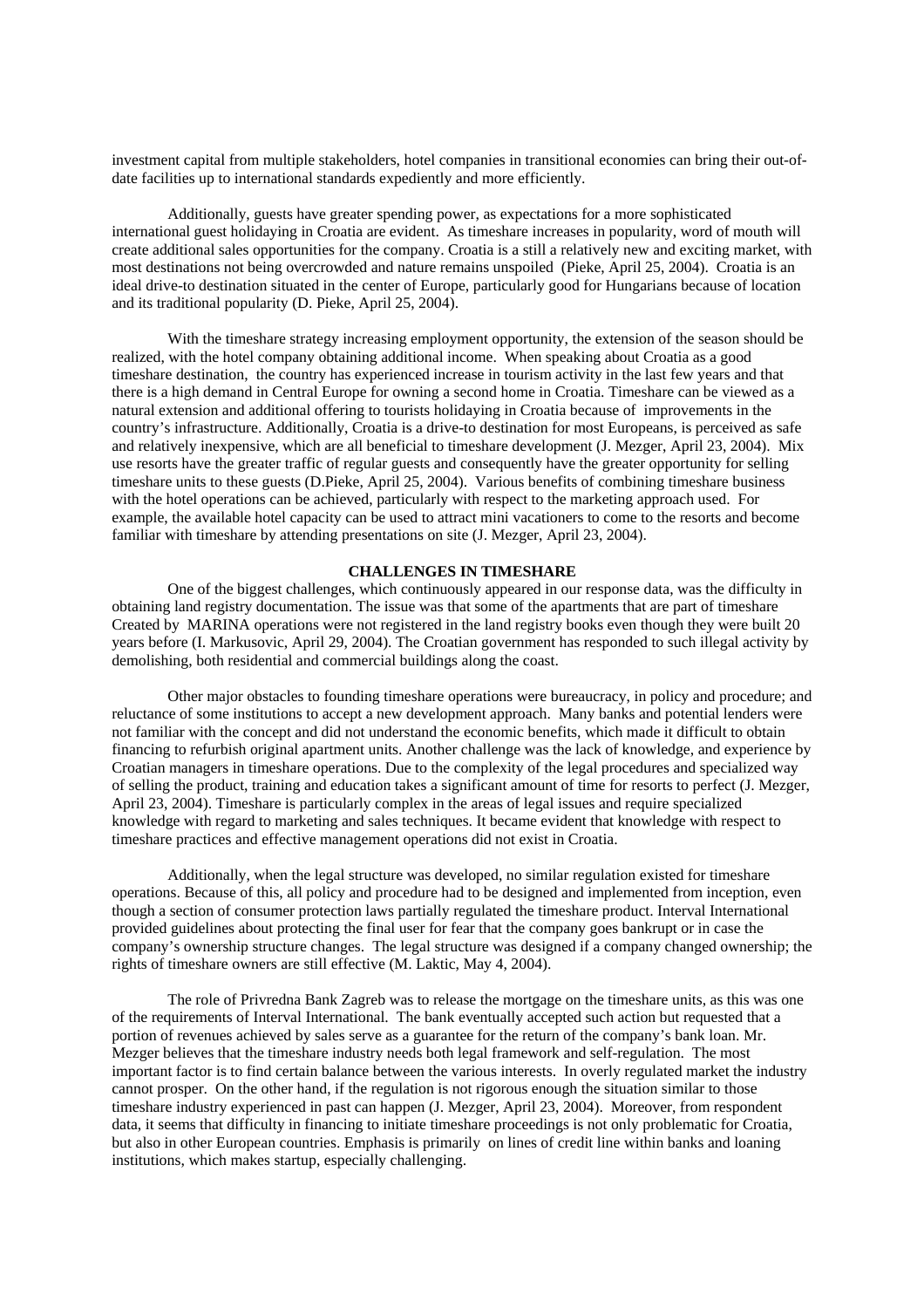#### **SUMMARY & CONCLUSION**

Waterman Holiday Club timeshare project was established as a collaborative effort between developing company Svpetrvs Hoteli, exchange agency Interval International, marketing company Holiday Club Hungary and Intergrupa, as a Trustee Company. The parties were working together on setting up legal procedures and marketing strategy. Svpetrvs Hoteli, a Brac based company, decided to convert a portion of the apartment village Villa Diana and create Waterman Holiday Club timeshare product, which presently has 42 timeshare units. The product was established as a fixed week, fixed unit option with the 30 years transferable usage rights. This is a traditional product and although being less flexible, the product is easy to understand by customers and relatively simple to manage. Long-term lease of the property, rather than the ownership rights, are stated in the sales contract due to law, which forbids foreigners to own real estate property in Croatia. The sales process is outsourced through Hungarian based marketing agency Holiday Club Hungary. During the summer months, timeshare sales are executed on-site on Brac, targeting Hungarian and Slovakian tourists. Sales exceeded expectation, as approximately 66% of timeshare units were sold. The results were excellent and are considered one of the best examples of preliminary timeshare sales in Europe.

This paper provided a collaborative example of timeshare development in a transitional economy, specifically, Croatia. The Timeshare product is complex and there are many components that are important for it to be successful, mainly the cooperation between Developer , the Marketing Company, the Exchange Company, and Trustee. As can be seen in transitional economies, opportunities may exist in the development of tourism investment, specifically lodging investment, due to lack of regulation. While laws are evolving, this allows investors the chance of being a part of the design of regulation by showing economic benefit to its stakeholders, while developing a new product/service line. Additionally, the stakeholder can use this scenario as an example of development, organizing operations, according to those political and economic conditions presented in other transitional countries. What is saturation of one product/service line in one country may represent a development opportunity in another. •

 $\overline{a}$ 

<sup>•</sup> The authors acknowledge Ms. Snjezana Pavlovic, Blackard Group, Inc., for her research assistance.